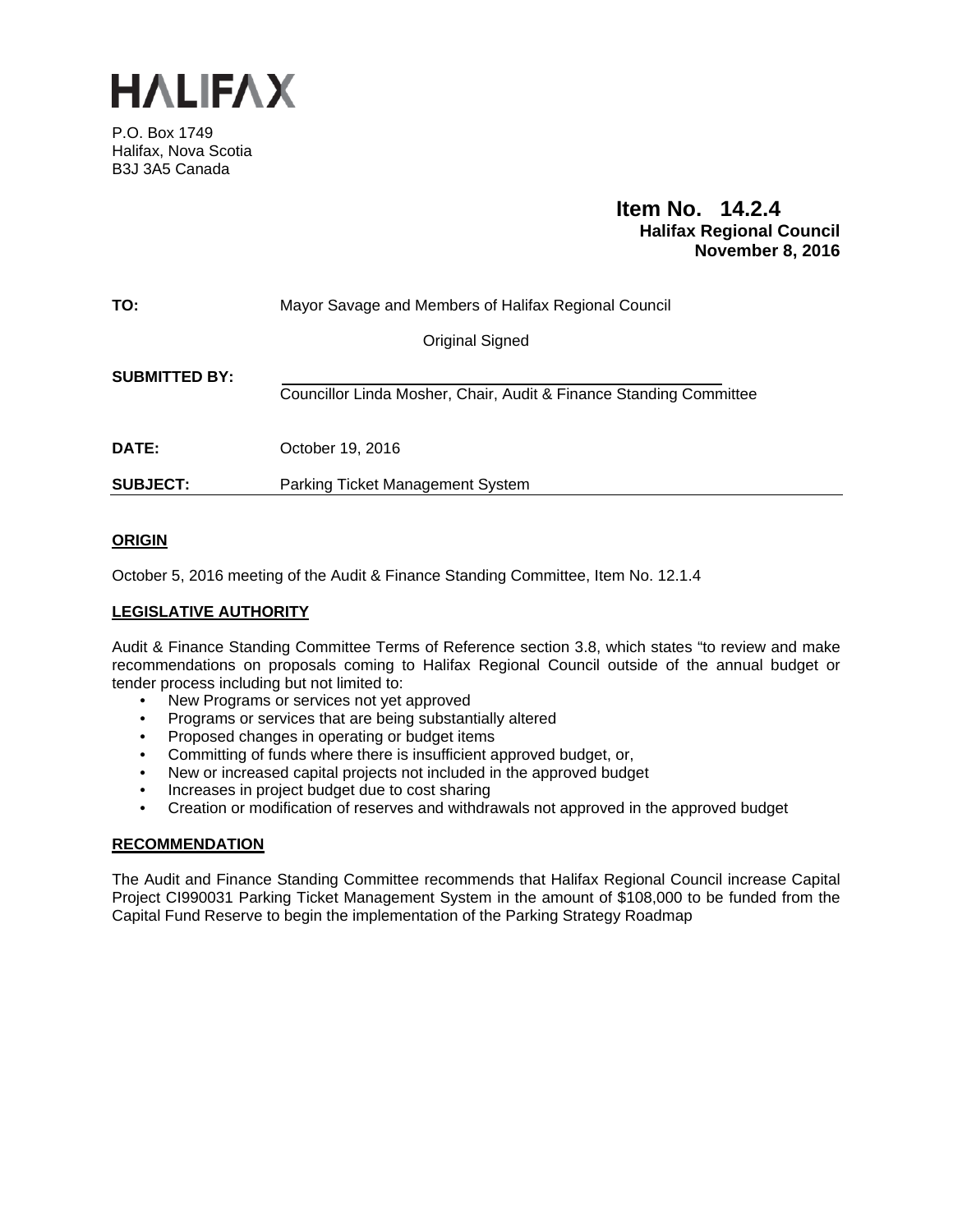## **BACKGROUND**

A staff report dated September 19, 2016 pertaining to a Parking Strategy Roadmap Multi-Year Implementation Budget was before the Audit & Finance Standing Committee for consideration at its meeting held on October 5, 2016.

For further information, please refer to the attached staff report dated September 19, 2016.

### **DISCUSSION**

The Audit & Finance Standing Committee considered the staff report dated September 19, 2016 at its meeting held on October 5, 2016 and forwarded the recommendation to Halifax Regional Council as outlined in this report.

#### **FINANCIAL IMPLICATIONS**

As outlined in the attached staff report dated September 19, 2016.

#### **RISK CONSIDERATION**

As outlined in the attached staff report dated September 19, 2016.

#### **COMMUNITY ENGAGEMENT**

The Audit & Finance Standing Committee meetings are open to public attendance, a live webcast is provided of the meeting, and members of the public are invited to address the Committee for up to five minutes at the end of each meeting during the Public Participation portion of the meeting. The agenda, reports, and minutes of the Audit & Finance Standing Committee are posted on Halifax.ca

### **ENVIRONMENTAL IMPLICATIONS**

Not applicable.

## **ALTERNATIVES**

The Audit & Finance Standing Committee did not discuss alternatives.

### **ATTACHMENTS**

1. Staff report dated September 19, 2016

A copy of this report can be obtained online at http://www.halifax.ca/council/agendasc/cagenda.php then choose the appropriate meeting date, or by contacting the Office of the Municipal Clerk at 902.490.4210, or Fax 902.490.4208.

Report Prepared by: Liam MacSween, Legislative Assistant, 902.490.6521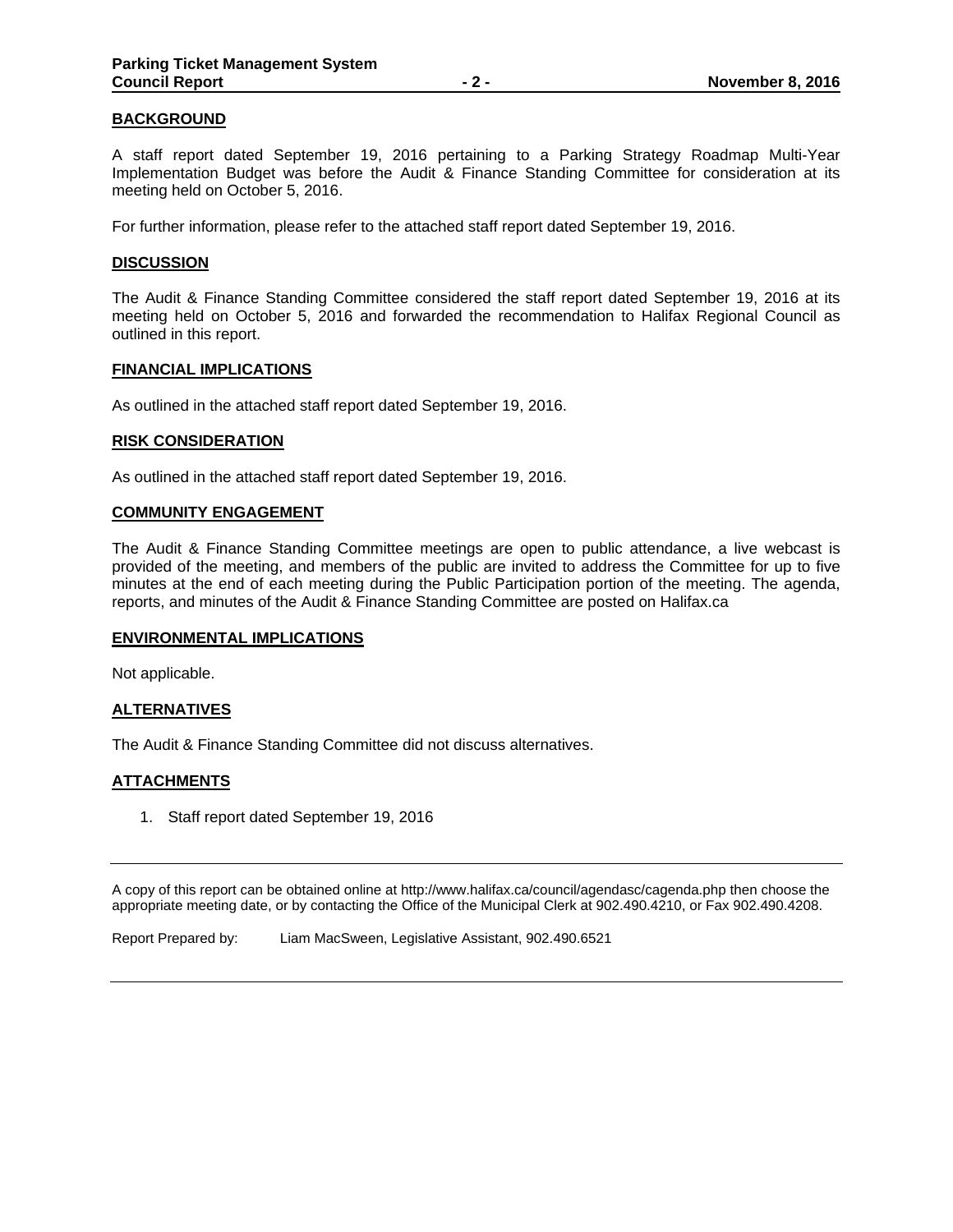

**Attachment 1**

P.O. Box 1749 Halifax, Nova Scotia B3J 3A5 Canada

# Item No. 12.1.4 Audit and Finance Standing Committee October 5, 2016

| TO:                  | Chair and Members of Audit and Finance Standing Committee    |  |  |
|----------------------|--------------------------------------------------------------|--|--|
| <b>SUBMITTED BY:</b> | <b>Original Signed</b>                                       |  |  |
|                      | Jacques Dubé, Chief Administrative Officer                   |  |  |
|                      | <b>Original Signed</b>                                       |  |  |
|                      | Bob Bjerke, Chief Planner & Director, Planning & Development |  |  |
| DATE:                | September 19, 2016                                           |  |  |
| <b>SUBJECT:</b>      | Parking Strategy Roadmap Multi-Year Implementation Budget    |  |  |

### ORIGIN

Motion of April 1,2014, that Halifax Regional Council:

Direct staff in Planning and Infrastructure to review the <sup>2008</sup> Regionai Parking Strategy Functional Plan and to come forward with <sup>a</sup> roadmap that addresses the implementation considerations in the August 2008, Halifax Regional Municipality, Regional Parking Strategy<br>Functional Plan.

And further that the review specifically address the recommendations of: governance, use of technology for parking payment (such as pay by plate technology) and the management of<br>parking in high-demand residential neighbourhoods.

Motion of February 2, 2015, that Halifax Regional Council approve:

- 1. The approach to parking as outlined in the Parking Roadmap contained in Attachment <sup>1</sup> of the January 12, 2015 staff report.
	- (a) Identify parking as <sup>a</sup> defined municipal service
	-
	- (b) Approve the Phase 1 GIS Mapping Project and the Handheld Device Replacement Project in 2015-16 for an estimated cost of \$80,000 covered by existing operating funds (c) Direct staff to commence development of supply dem

Recommendation on Page 2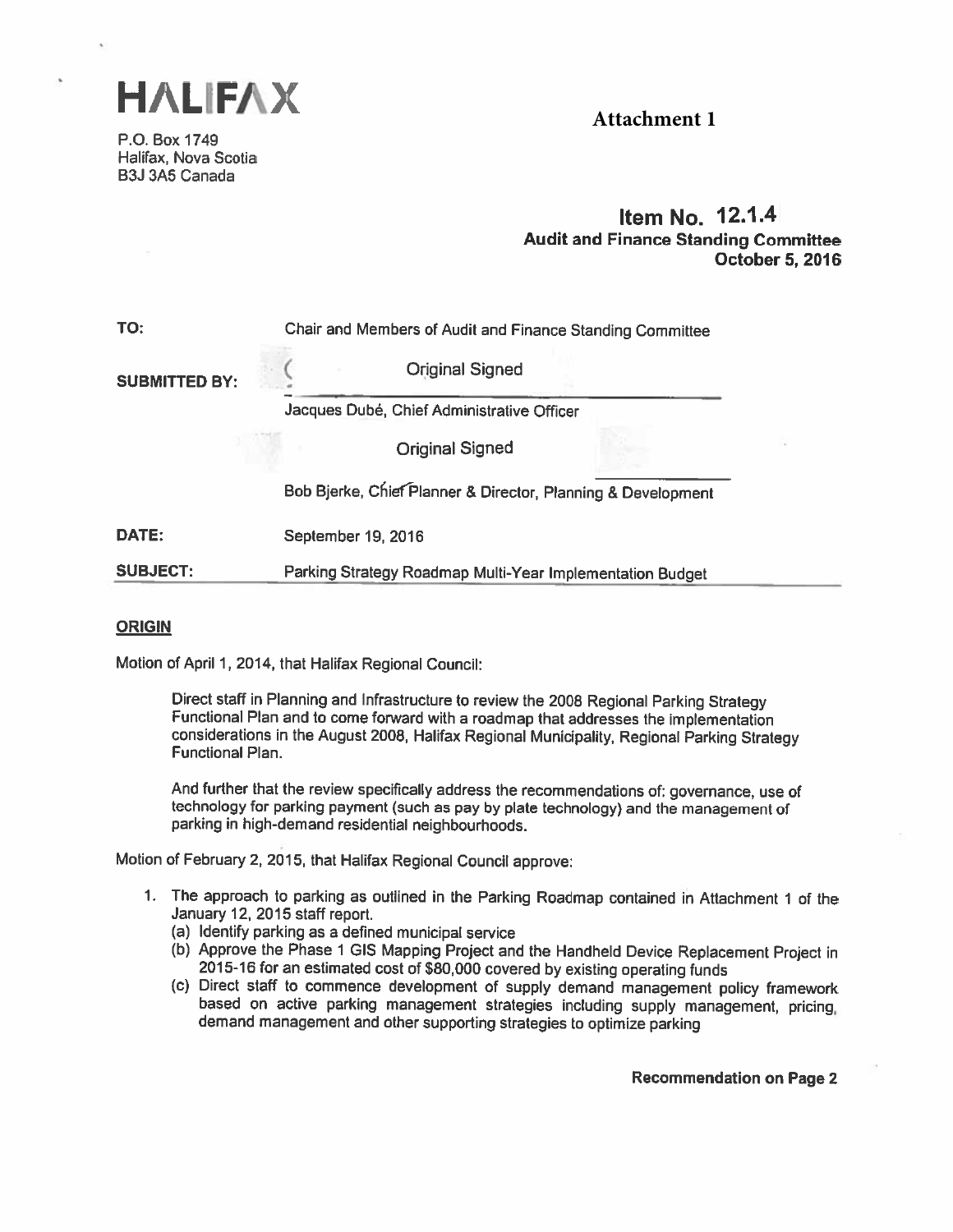- (d) Direct staff to investigate parking technology options to be presented to Regional Council for consideration and approval
- 2. Direct staff to return to Regional Council for approva<sup>l</sup> of each of the future year projects contained within the Parking Roadmap prior to project implementation.

## LEGISLATIVE AUTHORITY

Halifax Charter section 120(6) - The Municipality may maintain other reserve funds for such purposes as the Council may determine;

Halifax Regional Municipality policy on Changes to Cost Sharing for Capital Projects -Changes requiring Council approval; and the Halifax Regional Municipality Administrative Order 2014-015 Reserve Funding Strategies (5) The Audit and Finance Standing Committee shall review and recommend to the Council for its consideration all impacts to the Reserves; (6) The Chief Administrative Officer may recommend to the Council that Reserve funds be expended. Reserve Guidelines (4) No reserve funds will be expended without the CAO's recommendation and Council approval.

#### **RECOMMENDATION**

It is recommended that Audit and Finance Standing Committee recommend to Regional Council to increase Capital Project Cl990031 Parking Ticket Management System in the amount of \$108,000 to be funded from the Obligation Reserve: Capital Fund Reserve, Q526 to begin the implementation of the Parking Strategy Roadmap.

### **BACKGROUND**

The <sup>2008</sup> Regional Parking Strategy was <sup>a</sup> deliverable from the <sup>2006</sup> Regional Plan and identified <sup>a</sup> long term strategy to ensure parking is integrated with all elements of transportation and land use <sup>p</sup>lanning. The Parking Strategy Roadmap built on the recommendations of the Regional Parking Strategy and was approve<sup>d</sup> by Regional Council in 2014. The Roadmap focused on three aspects of the Regional Parking Strategy: Governance, Technology and Supply/Demand and developed <sup>a</sup> three year implementation <sup>p</sup>lan.

To suppor<sup>t</sup> the implementation of the Roadmap, the Regional Parking Strategy & Urban Core Improvement Reserve (Q329) was established. Although, at the time, individual projects had not been determined, Council's intent was to commit future capital funds by approving (April 1, 2014) the creation of <sup>a</sup> roadmap addressing the implementation considerations of the Functional Plan. The Reserve (Q329) Business Case states that "These have initially been identified as: governance; use of technology for parking paymen<sup>t</sup> (such as pay by <sup>p</sup>late technology); and the managemen<sup>t</sup> of parking in high-demand neighbourhoods. The intent is to include the private sector in the <sup>p</sup>lan for partnering opportunities. The source of funds for this reserve is the annual net revenue from the MetroPark Parkade.'

#### **DISCUSSION**

This repor<sup>t</sup> deals with options for Parking Technology. Implementing an effective managemen<sup>t</sup> structure to suppor<sup>t</sup> parking as dedicated services as well as developing <sup>a</sup> supply demand policy framework is underway, and will be the focus of future reports.

An Opportunity Assessment was developed for Parking Technology and approve<sup>d</sup> by the Information, Communication & Technology (ICT) Committee on July 7, 2016. The Opportunity Assessment focused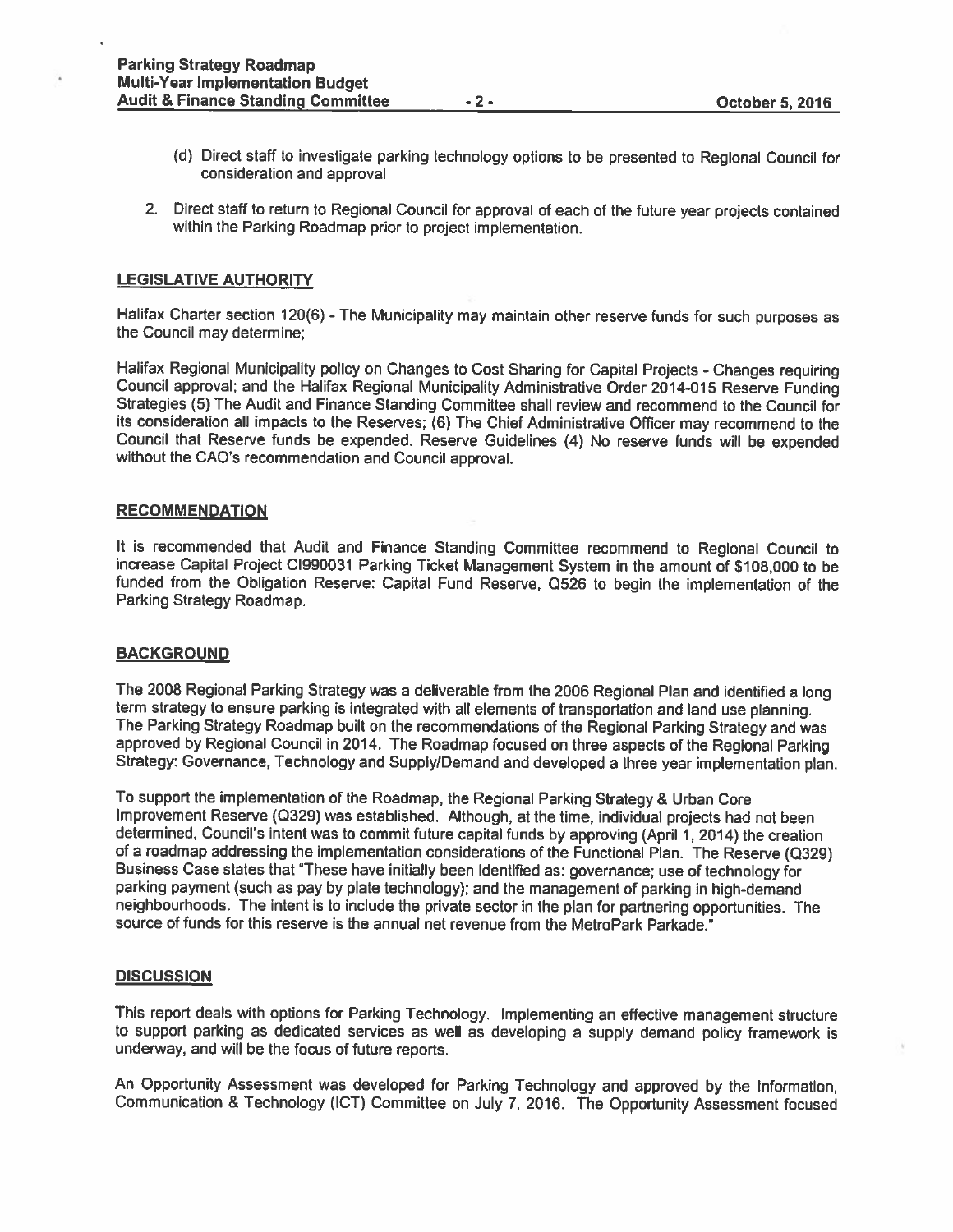on six technologies identified in the Parking Roadmap that suppor<sup>t</sup> the managemen<sup>t</sup> and enforcement of parking and stressed the need for these technologies to be upgraded and connected to each other.

Those technologies are:

- •Replacement of hand-held enforcement devices
- •GIS mapping
- •Parking paymen<sup>t</sup> solution (meter replacement)
- •Parking permit solution
- •Parking ticket managemen<sup>t</sup> system replacement
- •Digital signage

The Executive Summary for the Parking Technology Opportunity Assessment is included as Attachment A. In addition to outlining the challenges and benefits of implementing parking technology changes, the Parking Technology Opportunity Assessment lays out <sup>a</sup> Business Plan for implementation and identifies <sup>a</sup> time line and resource requirements, both internal and external.

Within the remainder of the 2016-17 fiscal year, staff proposes to prepare <sup>a</sup> Request for Proposal (RFP) to engage an implementation team. The resulting RFP will be issued when funding is secured through the 2017/2018 Capital Budget process. The \$108,000 requested will be used to engage a business analyst to develop the reques<sup>t</sup> for proposal, as well as engage consulting resources to execute the Public Information/Engagement process. The process, which will include involvement of the five Business Districts within the Regional Centre, is planned for early 2017.

Public engagemen<sup>t</sup> is an important early deliverable identified in the Parking Roadmap. The five business associations, along with major public parking providers (like Waterfront Development Corporation, Halifax Port Authority and private sector operators), will be important partners in this undertaking. In addition to gaining an understanding from stakeholders regarding the needs of parking as <sup>a</sup> service, key deliverables will include <sup>a</sup> scoping of roles in the managemen<sup>t</sup> of downtown parking supply.

The work plan laid out in the Parking Technology Opportunity Assessment includes estimates for time and cost of each step in developing <sup>a</sup> comprehensive and integrated parking technology solution that covers all aspects of parking managemen<sup>t</sup> including payment, enforcement, collection, adjudication and issuance of permits. The Assessment estimates an implementation schedule of <sup>40</sup> months, <sup>a</sup> total capital cost of \$4.68 million, including the funding reques<sup>t</sup> in this report. (This is <sup>a</sup> refinement of <sup>a</sup> preliminary capital cost estimate of \$11.5 million that was included in the Parking Roadmap approve<sup>d</sup> by Regional Council in April, 2014). The future \$4.37 million Parking Roadmap investment will be identified for approva<sup>l</sup> of Regional Council in Project Budgets beginning in 2017/18 budget. The operating cost implications (DCC) of the solution will also be included in the project Supplemental Report. The Opportunity Assessment identified benefits totaling \$270,000 per year due to improved efficiency and increased revenue. However, software licensing and mobility charges are estimated to be \$525,000. These estimates will be refined as the technology solution is developed.

The Regional Parking Strategy & Urban Core Improvement Reserve had an opening balance of \$2,022,516 (as of April 1, 2016) and will continue receiving revenue of \$1,000,000 per year. This balance and future revenue flow is more than sufficient to fund the <sup>p</sup>lanned roll-out of the parking technology project. On July 26, 2016 Regional Council approved the consolidation of HRM reserves. The Regional Parking Strategy & Urban Core Improvement Reserve (Q329) is being consolidated into the Capita Funds Reserve, Q526. The <sup>p</sup>lan for implementing parking technology described in this repor<sup>t</sup> is consistent with the previous reserve business case as well as the approve<sup>d</sup> reserve business case of September 20, 2016 for Q526. Reserve consolidation is not expected to change the future revenue flow or delivery of the project.

The Regional Parking Strategy & Urban Core Improvement Reserve was also intended to fund projects generated from the Downtown...I'm In initiative. While a work plan for Downtown...I'm In is still being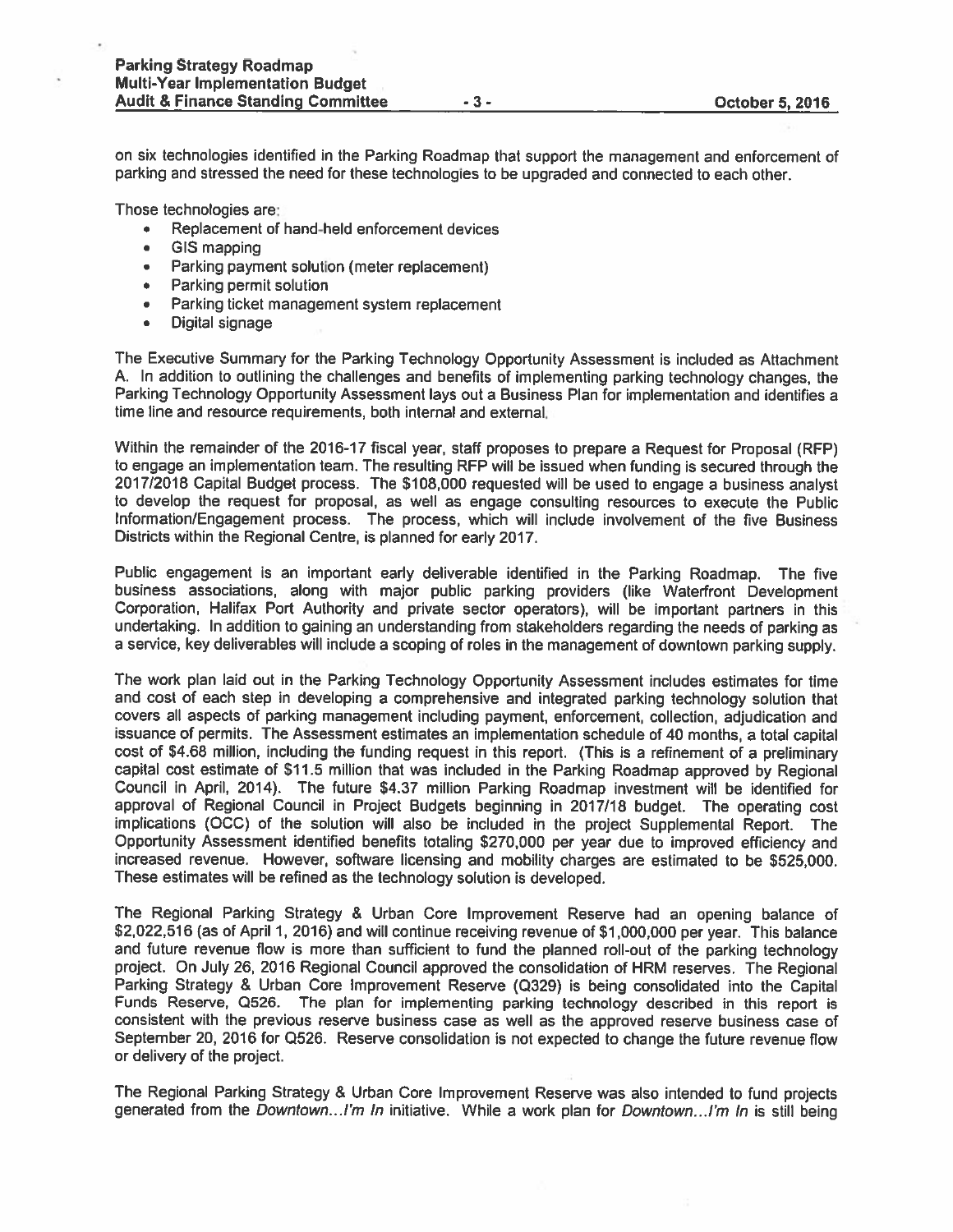developed, the withdrawal requested in this repor<sup>t</sup> for parking technology will not compromise that <sup>p</sup>lan. In fact, the parking technology and public awareness work proposed in this report is an action item from Downtown...I'm In.

### FINANCIAL IMPLICATIONS

If approved there will be an increase to reserve withdrawals. The available reserve funding, as confirmed by Finance, is summarized below:

#### Budget Summary: Capital Project C1990031 - Parking Ticket Management System

| Cumulative unspent budget                                                                             |   | 75,916           |
|-------------------------------------------------------------------------------------------------------|---|------------------|
| Plus increase from Reserve Q526                                                                       |   | 108,000          |
| Projected balance after increase                                                                      | S | 183,916          |
| <b>Budget Summary: Obligation Reserve: Capital Fund Reserve, Q526</b>                                 |   |                  |
| Balance in Reserve, August 31, 2016                                                                   |   | \$14,900,605     |
| Pending Revenue to March 31, 2017 as at August 31                                                     |   | S.<br>7,906,966  |
| Commitments to March 31, 2017 as at August 31<br>September 20, 2016 Council Approvals of withdrawals: |   | \$(14, 287, 613) |
| <b>Buyback property</b>                                                                               |   | S<br>(179, 630)  |
| Withdrawal per recommendation                                                                         |   | S<br>(108,000)   |
|                                                                                                       |   | S<br>8,232,328   |

# Obligation Reserve: Capital Fund Reserve. <sup>0526</sup> (September 20, 2016)

The business case for this reserve includes "capital costs for the Parking Strategy Project — Roadmap, identified in Functional Plan. Funding identified for governance, use of technology for parking payment (such as pay by <sup>p</sup>late technology and the management of parking in high-demand neighbourhoods). Projects from the roadmap should support three broad themes: (1) Strategies that increase the efficiency of the existing parking system: (2) Strategies that reduce parking demand; and (3) Additional supporting parking related strategies." The requested withdrawal meets the requirements of the reserve's intended use.

#### RISK CONSIDERATION

#### Business Unit Resources

Insufficient business input and/or project schedule delay may result if business unit resources are not available as needed. Key business unit resources may not be available due to retirement, vacations, or other unavoidable absences that may impact the project.

Mitigation: Obtain management support for business unit resource engagement. Provide backfill and advance notice for required resources.

#### Resistance to Change

Staff may be resistant to accepting and using information and process changes introduced by the new solution.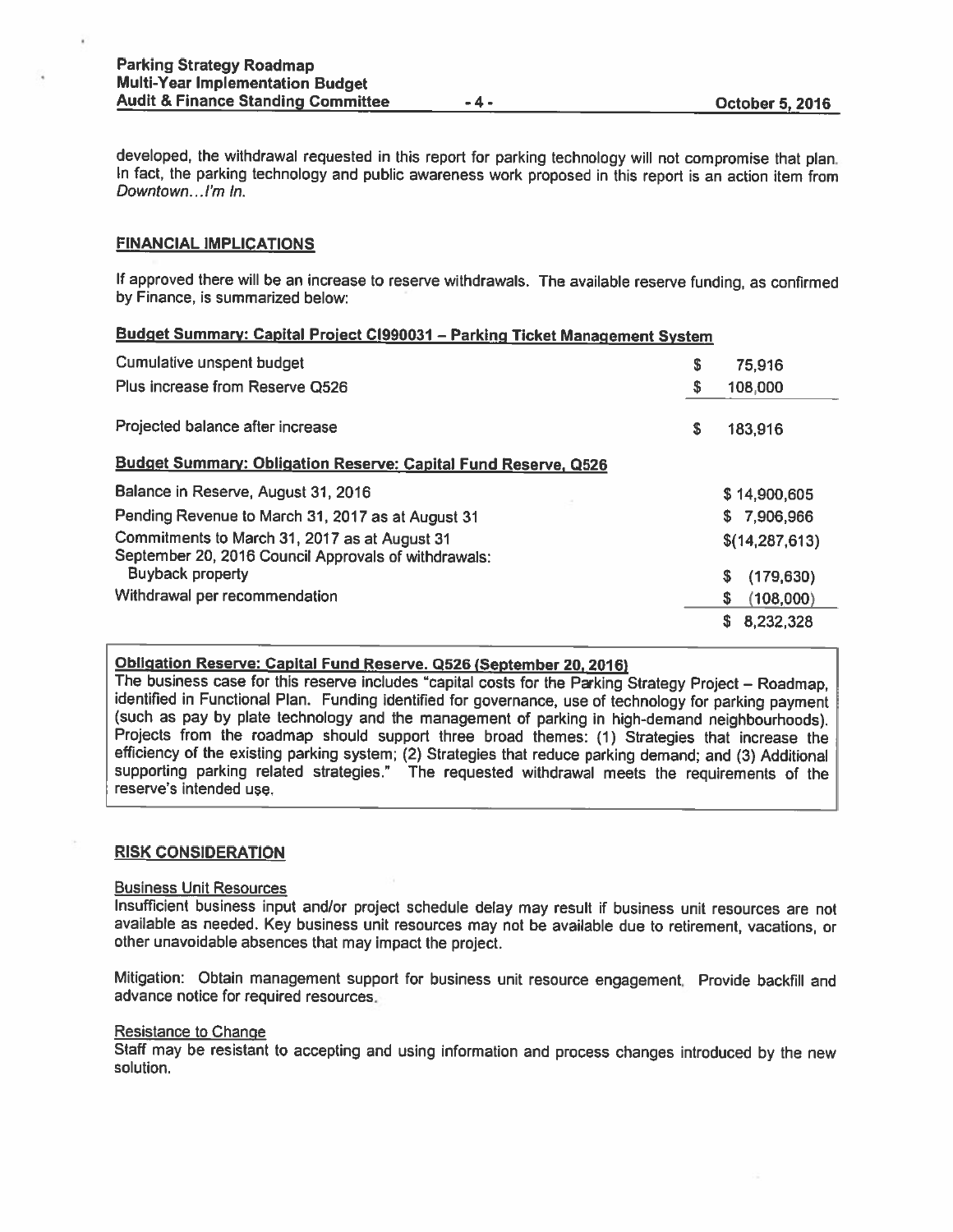Mitigation: Project team includes an Organizational Change Management Specialist to work with the business units and Human Resources to develop and implement <sup>a</sup> change managemen<sup>t</sup> plan.

#### Citizen Resistance

×

Citizens may be resistant to accepting and using new technology.

Mitigation: Citizen awareness campaigns done early and frequently using multi-channel communications. Corporate Communications will be involved in the planning and execution of all citizen communication.

#### Business Processes

Business processes may not be modified adequately to achieve the benefits and to suppor<sup>t</sup> the adoption of the new technology by the business units.

Mitigation: The Process Improvement division will be the lead in business process improvements. Project team includes Business Analysts and Organizational Change Management Specialist and Business Unit Subject Matter Experts to define and implement business process changes.

#### Proiect Schedule

In <sup>a</sup> multi-year complex project, project schedules are subject to change. If not managed closely and/or project dependencies miss schedule deadlines, the entire project begins to slip which extends the project duration and adds to the total cost.

Mitigation: A dedicated project team with <sup>a</sup> professional Project Manager to manage all aspects of the project.

#### Reserve Revenues

The proposal relies on fully funding the multi-year project from the Obligation Reserve: Capital Fund Reserve, Q526-

Mitigation: This risk is low, as MetroPark revenues have been historically consistent. Nonetheless, the project will be designed so that some implementation phases can be delayed thereby allowing the revenue stream to "catch up".

#### COMMUNITY ENGAGEMENT

No community engagemen<sup>t</sup> has taken place since 2009 when public consultation sessions were held as par<sup>t</sup> of the Regional Parking Strategy. Additional community engagemen<sup>t</sup> is planned for early 2017.

#### ENVIRONMENTAL IMPLICATIONS

There are no significant environmental implications associated with this project.

#### ALTERNATIVES

The Standing Committee may choose to defer the transfer of funds to this project until the 2017-18 fiscal year. This will result in <sup>a</sup> delay of about six months to the initiation and completion of the project.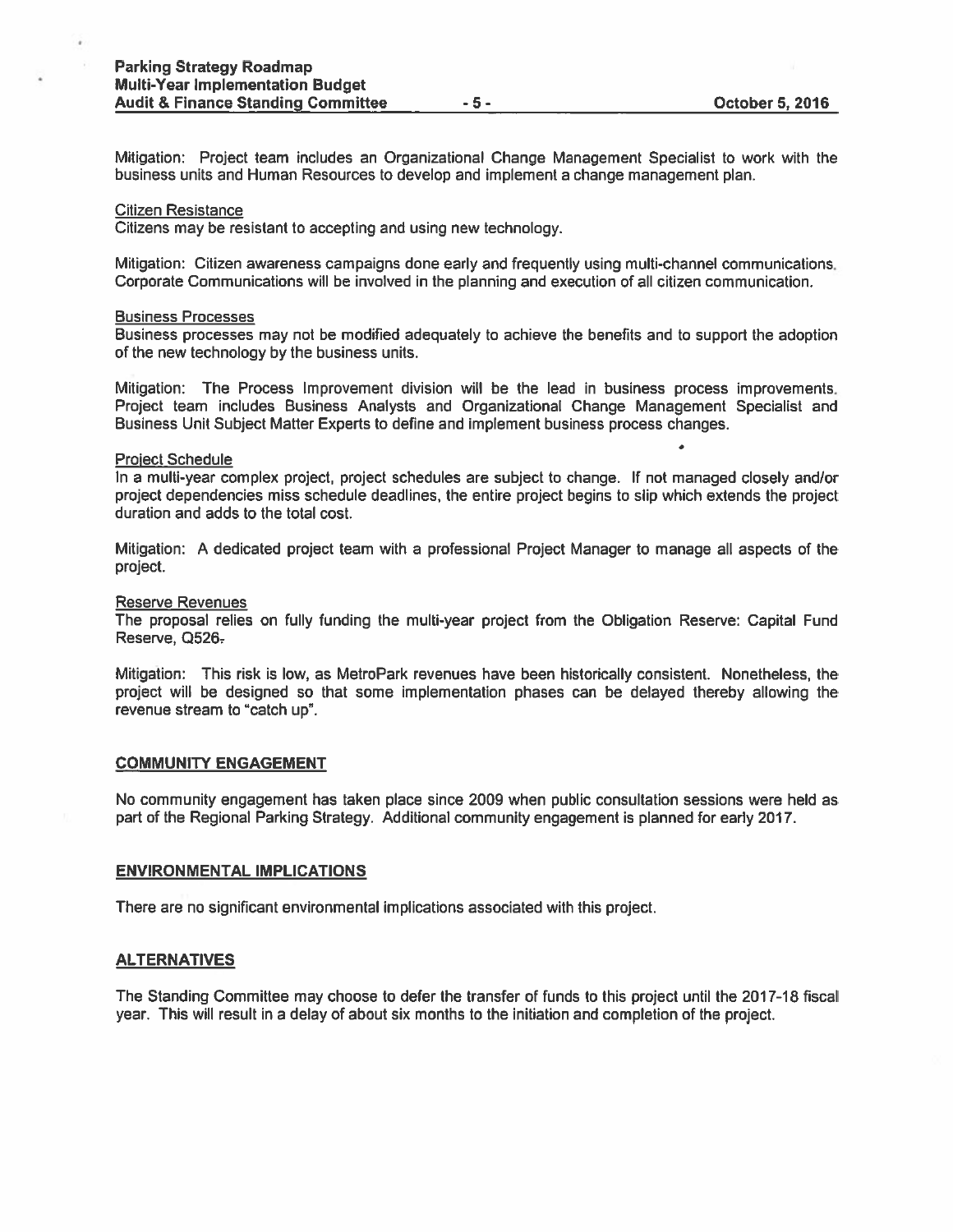# **ATTACHMENTS**

à

Attachment A: Opportunity Assessment - Parking Technology (Executive Summary)

<sup>A</sup> copy of this report can be obtained online at http://wvw.haIifax.ca/commcoun/index.php then choose the appropriate Community Council and meeting date, or by contacting the Office of the Municipal Clerk at 902.490.4210, or Fax 902.490.4208.

| Report Prepared by:           | Dave McCusker, P.Eng., Program Manager, Transportation Planning, 902.490.6696                          |
|-------------------------------|--------------------------------------------------------------------------------------------------------|
| Report Approved by:           | <b>Original Signed</b><br>Peter Duncan, P.Eng., Manager, Asset & Transportation Planning, 902.490.5449 |
| ICT Approval by:              | <b>Original Signed</b>                                                                                 |
|                               | Donna Davis, Chief Information Office, Finance & Information Technology, 902-476-8486                  |
|                               | <b>Original Signed</b>                                                                                 |
| <b>Financial Approval by:</b> | -57<br>Amanda Whitewood, Director of Finance and Information Technology/CFO, 902.490.6308              |
|                               |                                                                                                        |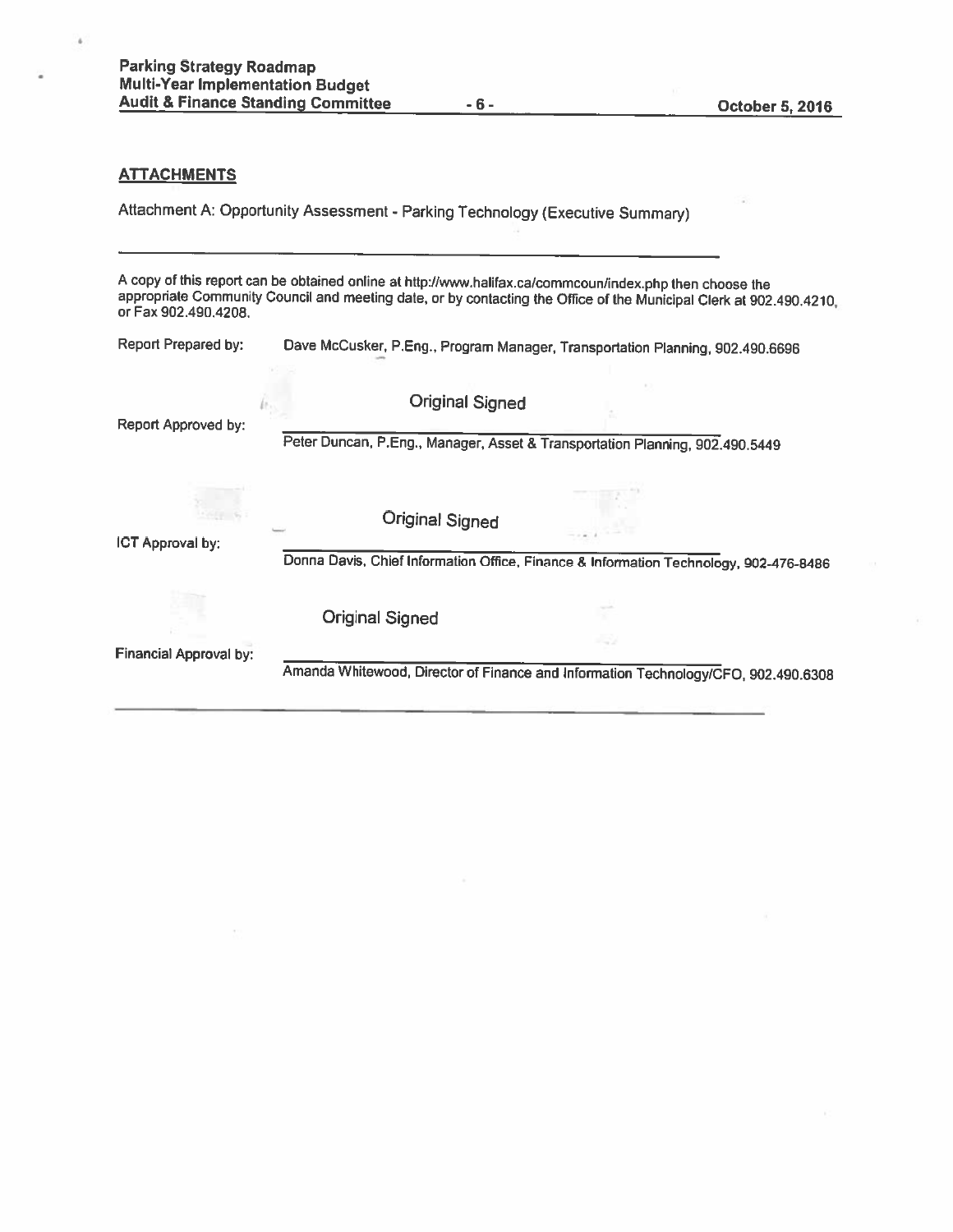# OPPORTUNITY ASSESSMENT Parking Technology

# Executive Summary

# 1. Opportunity Assessment Scope

The scope of this Parking Technology Opportunity Assessment is primarily parking technology focused, but as technology is <sup>a</sup> business enabling tool, some of the business processes and procedures were reviewed to ensure there is technology alignment with business. This resulted in some business process recommendations as well as parking technology recommendations. The seven (7) technology projects identified in the Parking Roadmap were looked at with an integrated "end-to-end" lens. This approach ensures better integration, creates more efficiency, and reduces the overall project cost, as well as, implementing <sup>a</sup> world class parking technology solution to support the business of parking within the Halifax Regional Municipality.

### Future considerations for Project

During the interview process, <sup>a</sup> number of suggestions for future consideration were raised. They are recorded here for consideration and further analysis in the initial <sup>p</sup>lanning <sup>p</sup>hases of the project, however, were considered out of scope for detailed research as part of the OA. They are, in no particular order:

- •Paperless tickets
- $\bullet$ Integration with other jurisdictions (other provincial registries of Motor Vehicles)
- • License Plate Recognition (LPR) technology — this assumes that the Pay-by-Plate payment option was decided and implemented
- $\bullet$ Off-street parking — bring back in house as contracts expire
- $\bullet$ Raise rates of on-street parking  $-$  to help increase / ensure turnover
- $\bullet$ Integration with Halifax Regional Police ticketing system
- • Integration with potential parking partners, such as, Waterfront Development Corporation, Port of Halifax, Downtown Halifax Business Commission, the universities, etc.

# 1.1 Business context

The business of parking within the Halifax Regional Municipality (the "municipality") consists of multiple functions, including but not limited to, location, duration, type, rate, payment, policy, regulations, and compliance/enforcement. Decisions need to be made as to where parking should and can be assigned, how long parking should be permitted in each area, the type of parking, whether metered or permitted, the rate or cost for parking in that area, the methods of payment for parking and parking tickets, and how parking regulations will be enforced. While each one of these functions can be considered unique, they are also each <sup>a</sup> <sup>p</sup>iece within the integrated whole business of parking. These parking functions and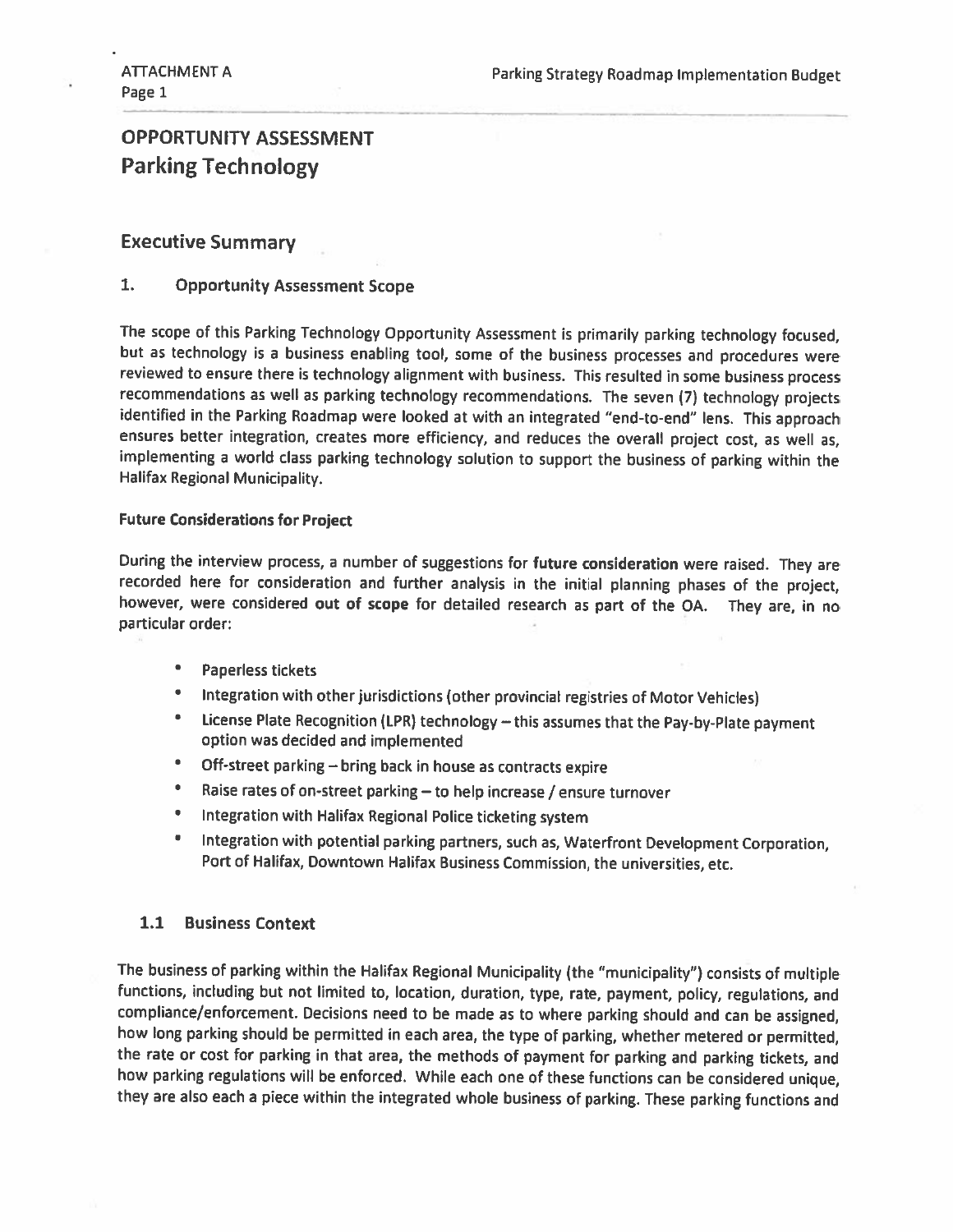the business functions that suppor<sup>t</sup> them need to work together in order to provide citizens with <sup>a</sup> streamlined parking experience. The usage of technology to enable these functions is imperative in today's consumer market. Citizens are expecting to be able to pay for their parking with methods other than coins, to be able to apply for and renew parking permits without having to visit customer centres, to be able to pay or appea<sup>l</sup> parking tickets from the comfort of their home, to be able to more easily find parking, especially in the downtown core. The Municipality wants to meet and exceed these expectations.

While the Halifax Regional Municipality currently provides all of these parking functions, the Planning and Development business unit is primarily responsible for the parking governance within the municipality. Planning and Development is sponsoring the development of this Opportunity Assessment to be able to better understand the technology options that exist in the market to provide streamlined parking services to Halifax. The managemen<sup>t</sup> of specific functional areas of parking are distributed across the organization in various business units and departments, but the parking business decisions are primarily manage<sup>d</sup> by Planning and Development. The separation of parking functionality across other business units (for example, the location of parking is determined by TPW and the <sup>p</sup>hysical meters are manage<sup>d</sup> by Finance), creates coordination and communication issues, and as such, increases the complexity of managing the business of parking. This is why Planning and Development have been taking the lead in organizing the parking functions. They have created and filled <sup>a</sup> new FTE position, "Parking Strategy Coordinator" in their business unit as <sup>a</sup> way to address communication and alignment.

The current parking technology is also functionality specific with little or no integration. Add to this the fact that the current technology used to suppor<sup>t</sup> these functions is considered to be "end of life", and is at risk of failure, (i.e. the hand held devices for issuing tickets and the Parking Technology Management solution that tracks payments), the complexity and risk of managing an integrated parking business has been dramatically increased in recent years.

In addition to internal Municipal complexity, there are external agencies such as the Waterfront Development Corporation, Port of Halifax, and Dalhousie University that are involved in providing parking services and who use the Municipality enforcement and collection functions. Today there is no technology integration between the Municipality and these organizations. Ideally, all parties would use the same or compatible technology and both paymen<sup>t</sup> and enforcement information would be electronically transferred between the parties. This would provide <sup>a</sup> more seamless experience for the consumer of parking services.

# 1.2 Business Problem/Opportunity

All Halifax parking technology needs to be replaced. By having to replace it all, the municipality can properly <sup>p</sup>lan and implement an integrated, "end-to-end" modern parking solution rather than an uncoordinated, disjointed approac<sup>h</sup> to replacing the old and failing technology one technology at <sup>a</sup> time. This is both the problem and the opportunity for parking technology in the Halifax Regional Municipality.

Technology currently used to suppor<sup>t</sup> different aspects of parking (parking meters, handheld ticketing devices, the parking ticket managemen<sup>t</sup> system (PTMS), and residential parking permits) are all at end of life and require replacement. In addition, this current technology, as documented in the Parking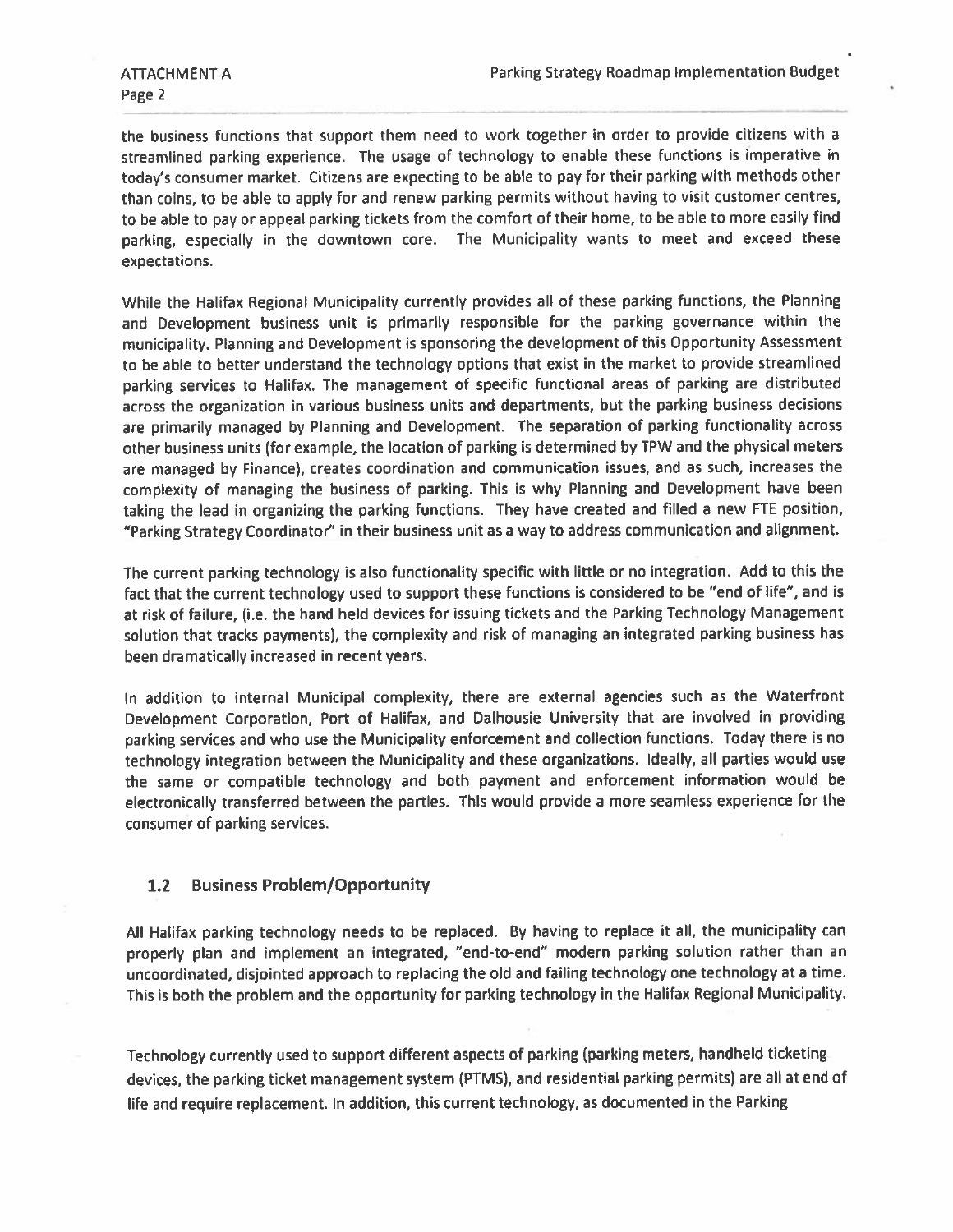Roadmap no longer meets business or citizen needs. Some examples of the current problems and issues are:

- Revenue is being lost. Broken meters do not generate revenue.
- Integration issues between the municipal compliance software and Registry of Motor Vehicles has caused lost collections of parking tickets.
- The current technology is obsolete and cannot be fixed or replaced (replacement components no longer exist in the market). Neither the current meter head nor the current handheld ticket machines are sold by their vendors.
- - There is little integration between the technologies. The parking payment application does not integrate with the Parking ticket management system. This lack of integration creates not only extra work (data entry), but also creates duplication and errors which increases operational costs and reduces revenues.
- Current technology does not have modern payment methods for customer convenience, i.e. credit card, debit cards, online, pay-by-phone capabilities. Citizens today want to be able to pay with credit cards, on-line, and their <sup>p</sup>hones. Citizen satisfaction would improve if they had these additional options of payment.
- There are inefficient and non-automated business processes. Many of the processes have little or no technology supporting them. Even those processes that have technology require manual intervention which adds to the complexity and cost of the process.
- Information is not available for decision making. The parking related information is spread across multiple solutions and linking it for operational and strategic decision making is difficult and sometimes impossible.
- -There is <sup>a</sup> high cost of sustaining the old technology and processes.

Halifax Regional Municipality has an excellent opportunity to invest in modern, integrated, end-to-end parking technology that will improve the citizen experience around parking (increase the ease of payment, more payment options, easier interactions with parking functionality, more available parking), improve employee job satisfaction and productivity with new tools, and improve the data available for operational, planning, and strategic decision making.

# 1.3 Parking Vision

The future vision for parking in the Halifax Regional Municipality as stated in the <sup>2014</sup> Parking Roadmap is: "to optimize parking as <sup>a</sup> service component of mobility in Halifax contributing to the livability, economic health and accessibility of the city." The following long term goals for parking were identified and documented in the <sup>2014</sup> Parking Roadmap:

- To optimize short-term parking supply both on- and off-street in support of the needs of local businesses, residents, institutions and tourism by encouraging turnover.
- To optimize the supply of long-term parking for commuters and extended length parkers in <sup>a</sup> manner that balances Halifax Transit ridership, Active Transportation and Transportation Demand Management objectives with the needs of automobile users and in collaboration with other parking providers.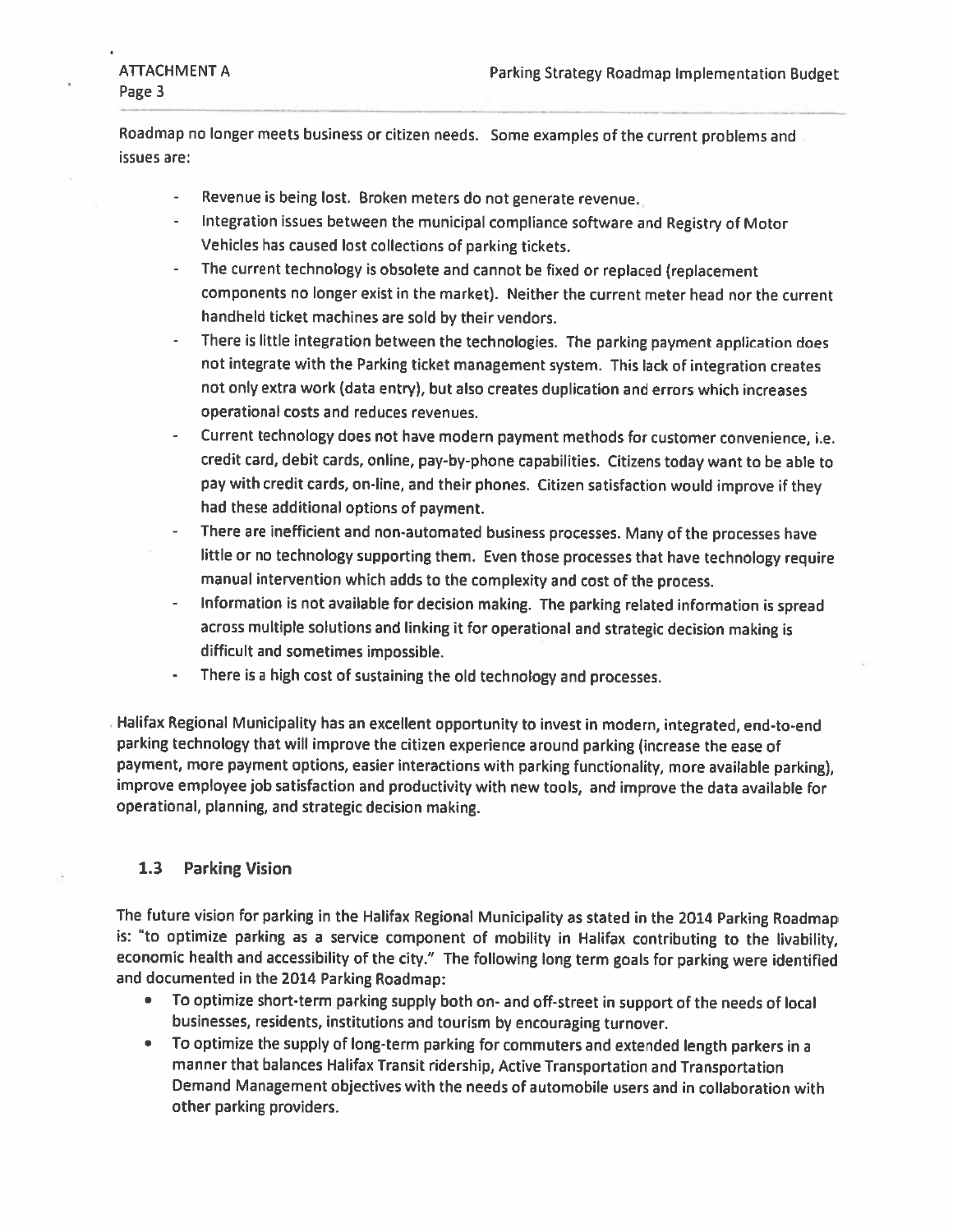- To improve the customer experience through suppor<sup>t</sup> strategies such as way-finding and/or pricing that provide options and <sup>a</sup> variety of choices.
- To work collaboratively with other public and private parking operators and stakeholders on an integrated approac<sup>h</sup> to parking that supports other strategic initiatives while improving the user experience for those who need/desire to park.

This vision includes both public and private parking operators. While the focus of this Opportunity Assessment is parking technology within the public sector (Halifax Regional Municipality), there are opportunities to expan<sup>d</sup> the technology integration between the public and the private sector. Further collaboration between the public and private sectors will benefit both parties as well as the citizens and visitors who use parking services.

The three (3) foundational aspects of parking managemen<sup>t</sup> (parking streams) from the Parking Roadmap must be coordinated and manage<sup>d</sup> together to fulfill this vision. Technology is an enabler for this vision. An integrated, "end-to-end" technology solution, fully supporting the governance and supply/demand management of parking, meeting and exceeding the expectations of citizens, the municipal staff, Council, and business, is the ultimate vision for parking in the Halifax Regional Municipality.

# 1.4 Business Objective

First, and foremost, the business objective of the Parking Technology stream of the Parking Roadmap is to replace the old and failing parking technology and add new technology where there is none today. The new parking technology must suppor<sup>t</sup> the business functions of parking in <sup>a</sup> strategic and integrated manner that supports staff in providing parking services and meets the need and expectations of the citizens and users of the service as indicated by feedback collected in citizen surveys. The new parking technology should be an integrated "end-to-end" solution that meets all the identified parking requirements and establishes <sup>a</sup> foundation for future parking enhancements.

# 1.5 Business Benefits and Implications

<sup>A</sup> new integrated "end-to-end" parking technology solution will provide significant benefits to the municipality. The following benefits have been identified:

- •Increase workforce capacity, effectiveness, and efficiency;
- $\bullet$ Reduce operational costs;
- •Increase revenue;
- •Increase citizen satisfaction;
- •Increase staff satisfaction;
- $\bullet$ Reduce number of parking ticket appeals and adjudication;
- $\bullet$ Increase functionality;
- •Improve operational and strategic <sup>p</sup>lanning reporting and capabilities; and
- •Establish <sup>a</sup> platform for future capabilities.

For the details regarding these benefits, see the Business Benefits section of this OA.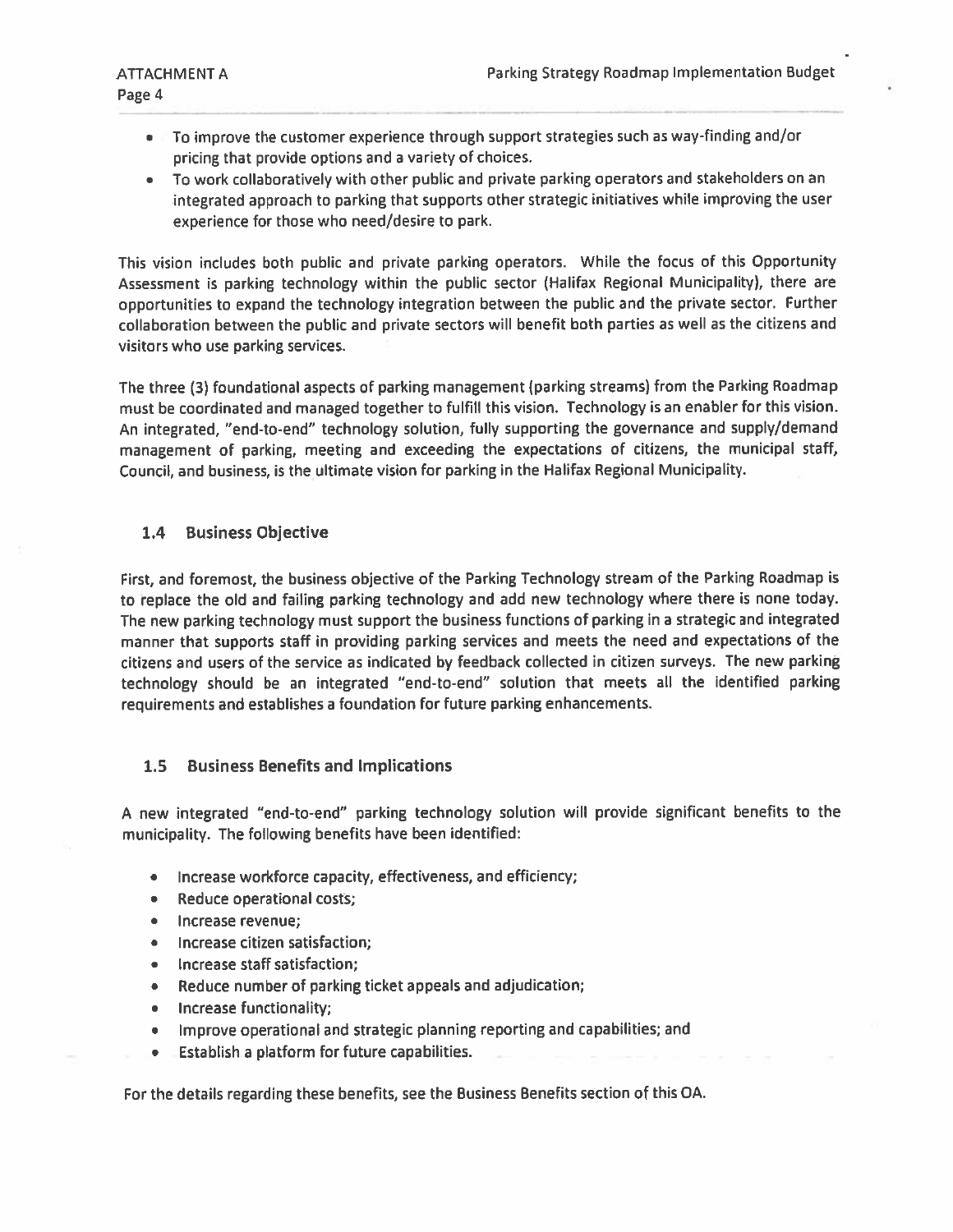# Implications of Not Proceeding

Several implications of not proceeding were identified. The full explanation of these implications can be found in the Implications section of this OA.

- Parking Technology and solutions need to be replaced due to their end of life status, and will be  $\bullet$ done resulting from immediate necessity in an uncoordinated approach. While the cost of such incremental replacement is marginally less, the lost benefits and savings of an integrated "end to-end" solution will end up costing the city more in the long term.
- •Increased risk of technology failure, impacting services to the citizens;
- • Continued risk of having no disaster recovery or business continuity, therefore, the solution would not be highly available. With no back up mechanisms in <sup>p</sup>lace, in the event of <sup>a</sup> failure of technology, the city would no longer be able to support parking with technology;
- •Missed opportunity to enhance service delivery to public and citizen satisfaction;
- •Missed revenue opportunities;
- •Council expectations will not be met; and,
- Staff expectations.
- $\blacksquare$

# 1.6 Solution Options

# Solution Options

The following solution options were identified through stakeholder input as well as the jurisdictional and market scans.

- 1. Strategic/Other Vendor Solution (potential to leverage existing contracts to acquire <sup>a</sup> Parking Technology solution)
	- a. SAP: SAP does not have technology in this space that would meet Halifax's needs, and was therefore discontinued from further research.
	- b. Microsoft: Microsoft does not have technology in this space that would meet Halifax's needs, and was therefore discontinued from further research.
	- c. ESRI: ESRI does have the GIS components required for parking <sup>615</sup> technology, but does not have any other technology in this space that would meet Halifax's needs. ESRI will certainly be used for the GIS requirements and as such <sup>a</sup> requirement for all the other technology components will be an integration to ESRI GIS.

# 2. Request for Proposal (Procurement of <sup>a</sup> solution):

- a. Single RFP for end-to-end solution with single vendor
- b. Single RFP for end-to-end solution with multiple vendors with one as prime

Based on the analysis of the high level stakeholder requirements, jurisdictional scan findings, and solution options market research, the solution direction that represents the best balance of functionality, technology ris to-end solution with single vendor or 2.b Single RFP for end-to-end solution with multiple vendors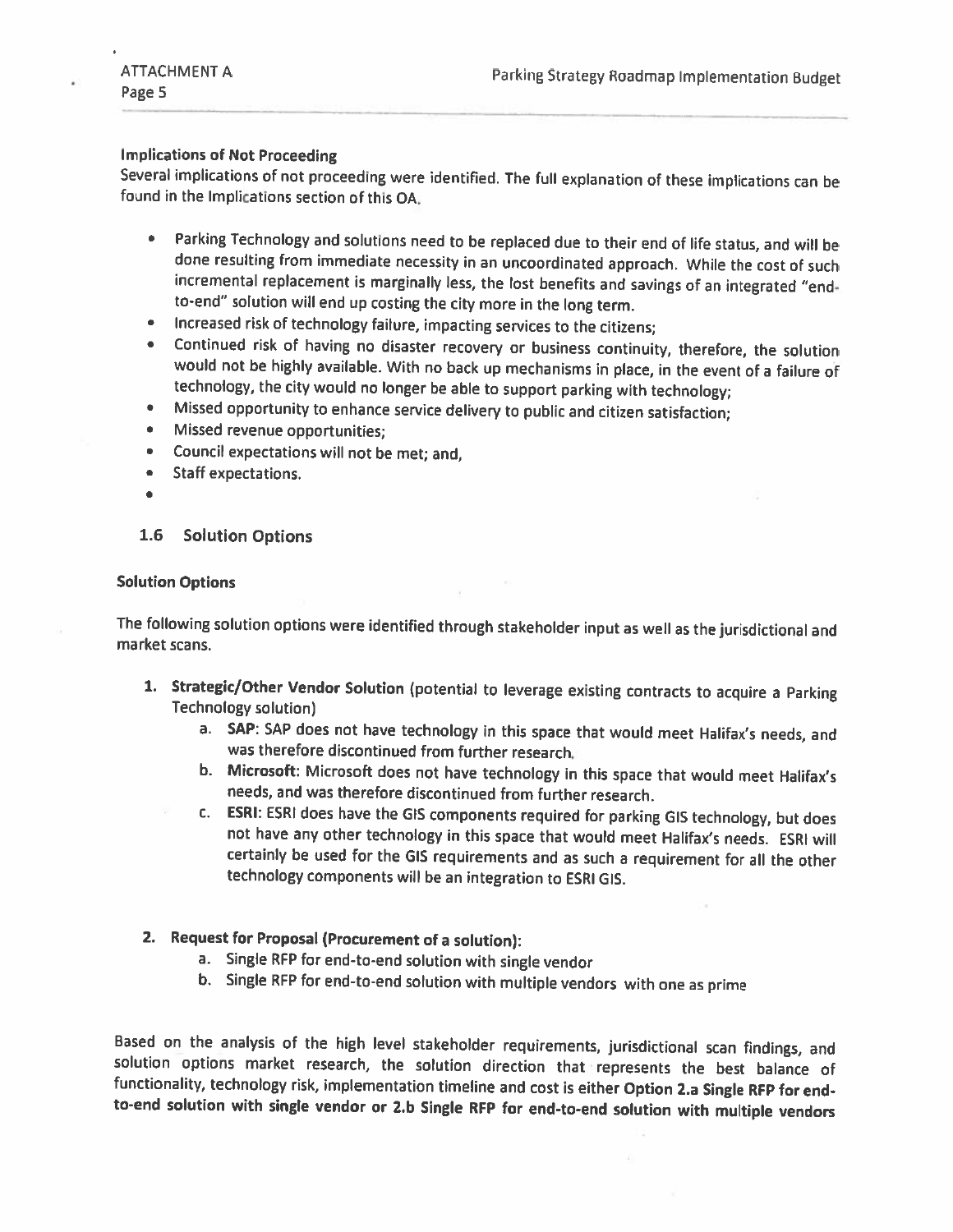with one as prime. The important aspect here is that the municipality wants a single contract for a hosted "end-to-end" solution

The majority of leading vendors in the parking solution market are providing Software as <sup>a</sup> Service (SaaS) deployment models for their software and some of their supporting hardware are hosted in the vendor's environment (i.e. in the cloud) and are fully manage<sup>d</sup> by the vendor, There is an industry trend towards this implementation method across all business and functional areas. This is also the technology architectural direction the Municipality favors and as such is the recommended direction for this initiative. Acquiring this solution as <sup>a</sup> service, rather than <sup>a</sup> product, helps to implement it sooner, with less effort, and at <sup>a</sup> lower cost.

# 1.7 Project Recommendations, Estimated and Costs and Duration

# Recommendations

The following recommendations are based on consultation with and analysis of the information collected from the key <sup>p</sup>layers in the parking related business units and Planning and Development senior staff, as well as jurisdictional and market scans.

### End-to-end integration

Parking technology should be looked at from an "end-to-end" integrated perspective. This will better suppor<sup>t</sup> the operations, <sup>p</sup>lanning, and strategic decision making pertaining to parking within the Halifax Regional Municipality.

### Pay-by-Plate

Implement Pay-by-Plate as the parking paymen<sup>t</sup> option. Pay-by-Plate is the current trend with organizations (public and private). Pay-by-Plate provides <sup>a</sup> common identification (license <sup>p</sup>late number) across technologies. This will simplify integration between paymen<sup>t</sup> and enforcement, and it also will simplify additional paymen<sup>t</sup> types (internet and pay by <sup>p</sup>hone).

| <b>Pay and Display</b>             | Pay-by-Space                               | Pay-by-Plate                                 |  |
|------------------------------------|--------------------------------------------|----------------------------------------------|--|
| Least efficient                    | <b>Better efficiency</b>                   | <b>Best efficiency</b>                       |  |
| Display ticket/permit              | Spaces numbered                            | Marking optional                             |  |
| More pay stations                  | Less pay stations                          | Less pay stations                            |  |
| Cannot assign rates to spaces      | Can assign rates to spaces                 | Can assign rates to areas/zones              |  |
| Revenue leakage via Pass-Back      | Less opportunity for<br>revenue<br>leakage | opportunity for<br>No.<br>revenue<br>leakage |  |
| Visual inspection enforcement      | Wireless handheld enforcement              | <b>LPR</b> system enforcement                |  |
| Least integrated with Pay-by-Phone | Easily integrates with Pay-by-Phone        | Easily integrates with Pay-by-Phone          |  |
| Least user friendly                | More user-friendly                         | Most user-friendly                           |  |

Pay by Plate was compare<sup>d</sup> against other parking methods (Pay and Display, and Pay by Space).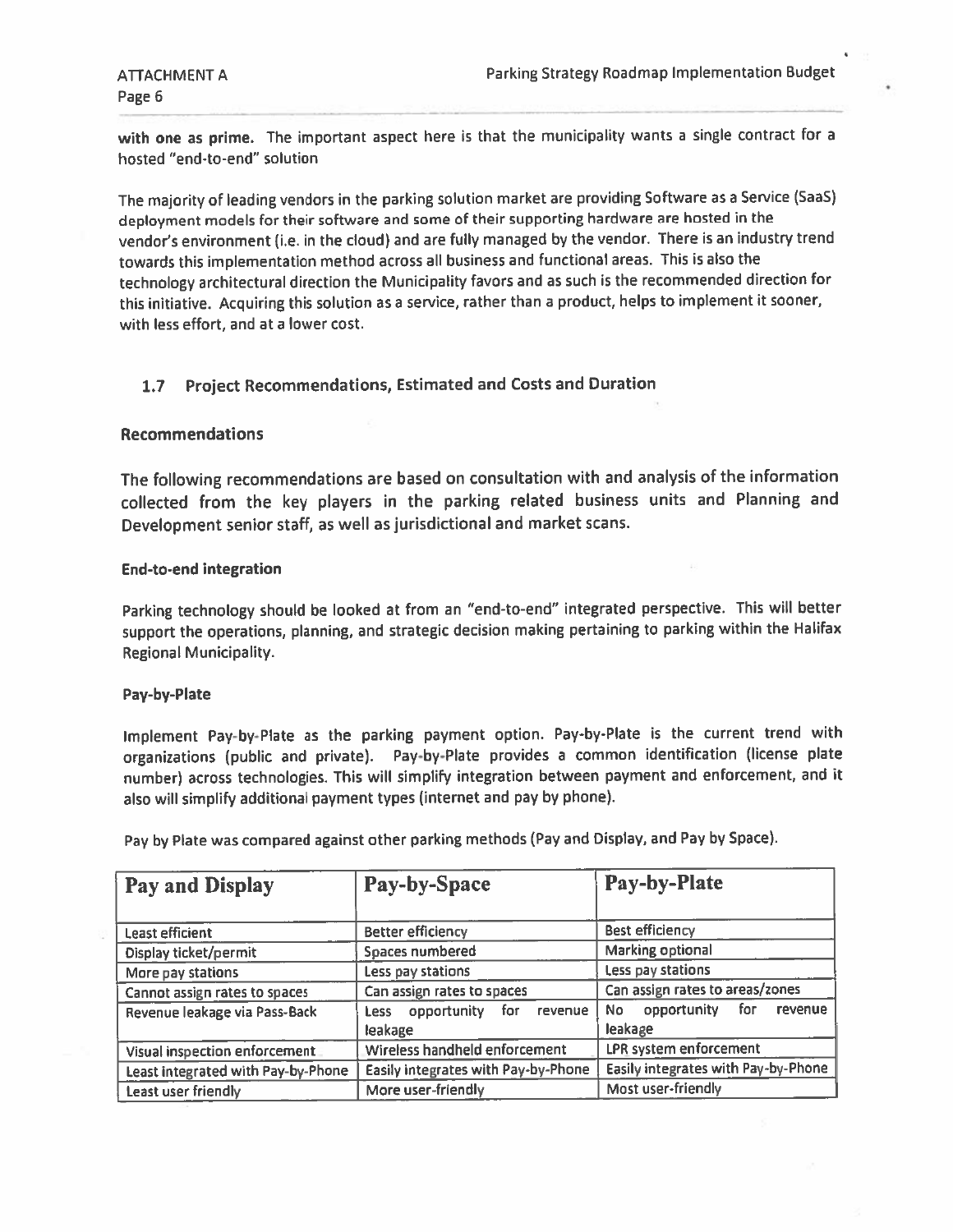# Establish <sup>a</sup> dedicated parking solution implementation project team

This is a multi-year, complex implementation and must be managed as such for a successful implementation. A dedicated parking technology/solution implementation project team must be established which includes dedicated res must be dedicated to overseeing and completion of the implementations. A high level draft plan is in Appendix C.

# Integration and Change Management

Integration and Change Management must be given the utmost attention. Every jurisdiction contacted<br>has listed these as the two most critical aspects for project success. They need to be planned and<br>managed from the initiat

# Alignment with other Parking Roadmap Streams

The Parking Technology Project must remain aligned with the other two Parking Roadmap streams: the Parking Governance Stream and the Supply and Demand Stream.

# Technology alignment with process and procedural improvements

Technology improvements go hand in hand with business improvements. The process and procedural improvement work that will happen within and across the parking functions needs to be captured and be incorporated into the tec Registry of Motor Vehicles and the Department of Justice, and the Parking Technology project team must work very closely together to ensure success.

### Single Source of Truth

With an "end-to-end" integrated solution, determine the "single source of truth" for parking related data. The parking payment machines back office solution is the most logical repository for the single source of truth, especially if the decision is to go with the "Pay by Plate" payment option. The licence <sup>p</sup>late number becomes the common link across all components and technology of parking.

### Procurement of Parking Technology

The procurement process should be <sup>a</sup> non-binding Request for Proposal (RFP).

The RFP should be for an "end-to-end" integrated solution with either a single vendor or multiple vendors with one being the prime. The municipality wants a single contract with a single vendor. This also transfers most (b ensure that the integration expectations are met.